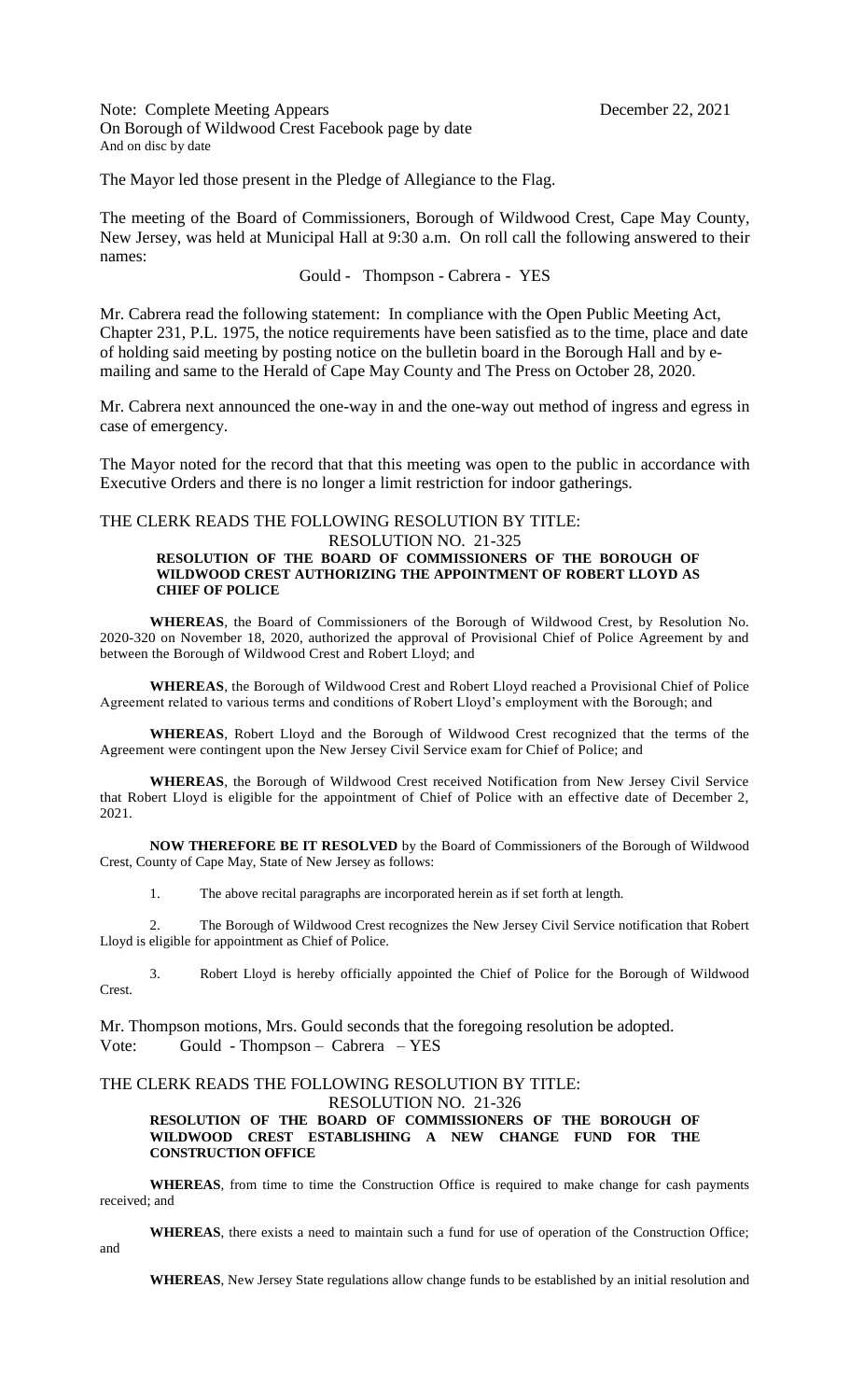to continue from year to year without additional governing body action until such time as they take action to have funds returned; and

**WHEREAS**, such fund will allow for easy separation of accounts.

**NOW, THEREFORE, BE IT RESOLVED** by the Board of Commissioners of the Borough of Wildwood Crest, County of Cape May, New Jersey, that the Chief Financial Officer shall establish a new change fund for the Construction Office in the amount of two hundred dollars (\$200.00) for the purpose of making change to insure the proper exact payment due is paid.

**BE IT FURTHER RESOLVED** that said change fund be safely secured in keeping with established prudent business practices; and

**BE IT FURTHER RESOLVED** that said change fund be used to make change only and shall not be used to purchase goods and/or services of any kind.

BE IT FURTHER RESOLVED that the Borough of Wildwood Crest Chief Financial Officer is hereby authorized to issue the change fund in the amount of two hundred dollars (\$200.00) for the use set forth in the resolution.

Mrs. Gould motions, Mr. Thompson seconds that the foregoing resolution be adopted. Vote: Gould - Thompson – Cabrera – YES

#### THE CLERK READS THE FOLLOWING RESOLUTION BY TITLE:

RESOLUTION NO. 21-327 **RESOLUTION OF THE BOARD OF COMMISSIONERS OF THE BOROUGH OF WILDWOOD CREST AUTHORIZING EXPENDITURE TO PURCHASE A 333G COMPACT TRACK LOADER FOR PUBLIC WORKS UNDER NATIONAL COOPERATIVE SOURCEWELL**

**WHEREAS**, pursuant to N.J.S.A. 40A:11-12A and N.J.A.C. 5:34-7.29(c), the Borough may, by resolution and without advertising for bids, purchase goods or services under the State of New Jersey Cooperative Purchasing Program for any State contracts entered into on behalf of the State by the Division of Purchase and Property in the Department of the Treasury; and

**WHEREAS**, the Borough of Wildwood Crest is in need of a 333G Compact Track Loader for Public Works; and

**WHEREAS**, the procurement of goods and services through a cooperative purchasing program is considered to be an open and fair process under the New Jersey Pay-To-Play Law N.J.S.A. 19:44A-20.4 et seq.; and

**WHEREAS**, Jesco Inc. (Sourcewell Contract # 032119-JDC) 118 St. Nicholas Avenue, South Plainfield, NJ 07080 has provided a quote dated September 23,2021 for \$85,441.00; and

**BE IT RESOLVED**, by the Board of Commissioners of the Borough of Wildwood Crest, in the County of Cape May, State of New Jersey, that the Borough is authorized to fund the expenditure to purchase a 333G Compact Track Loader based upon the price quote on September 23, 2021 from Jesco Inc.(Sourcewell Contract # 032119- JDC) in an amount not to exceed \$85,441.00; and

**BE IT FURTHER RESOLVED**, by the Board of Commissioners of the Borough of Wildwood Crest, in the County of Cape May, that the Borough is authorized to fund the expenditure to purchase the 333G Compact Track Loader upon the price quote on September 23, 2021from Jesco Inc. using (Sourcewell) Contract number 032119-JDC in an amount not to exceed \$85,441,.00; and

**WHEREAS**, the CFO has certified the availability of funds as evidenced below by her signature:

Account Number(s) 1-01-26-300-299 Amount \$85,441.00 Signature

Mrs. Gould motions, Mr. Thompson seconds that the foregoing resolution be adopted. Vote: Gould - Thompson – Cabrera – YES

#### THE CLERK READS THE FOLLOWING RESOLUTION BY TITLE:

RESOLUTION NO. 21-328

## **RESOLUTION OF THE BOARD OF COMMISSIONERS OF THE BOROUGH OF WILDWOOD CREST CANCELING 2021 SEWER RENTS IN THE AMOUNT OF \$62.00 FOR PROPERTY LOCATED AT 6208 NEW JERSEY AVENUE**

**WHEREAS,** it has been determined by the Tax Collector of the Borough of Wildwood Crest, that a sewer account has been billed sewer rents for 2021.

**WHEREAS,** the Borough of Wildwood Crest purchased the property at 6208 New Jersey Avenue on July 30, 2021.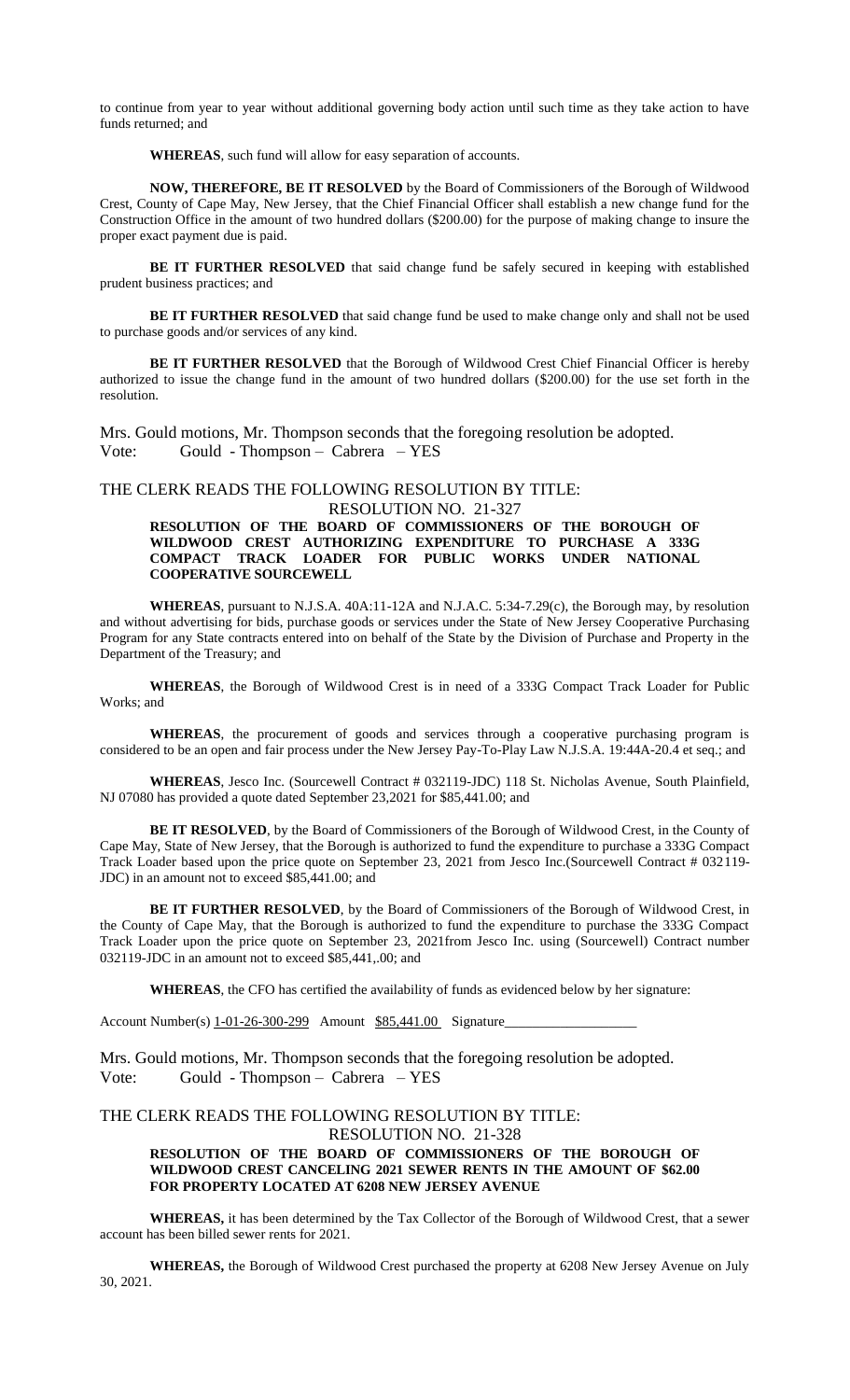**WHEREAS,** sewer account 813-0, 6208 New Jersey Avenue is now owned by the Borough of Wildwood Crest, the sewer rents levied in 2021 should be canceled.

**WHEREAS,** the Tax Collector of the Borough of Wildwood Crest has determined the said sewer rents should be canceled accordingly as indicated below.

| <b>Block/Lot</b><br><b>Account ID</b> | <b>Name</b>                                                         | Amount  |
|---------------------------------------|---------------------------------------------------------------------|---------|
| 40/1                                  | Borough of Wildwood Crest                                           | \$62.00 |
| $813-0$                               | 6208 New Jersey Avenue<br>2021 Third and Fourth Quarter Sewer Rents |         |

**NOW, THEREFORE, BE IT RESOLVED,** that the Board of Commissioners of the Borough of Wildwood Crest, County of Cape May, State of New Jersey, hereby authorize the Tax Collector of the Borough of Wildwood Crest to cancel said sewer amounts for 2021.

Mrs. Gould motions, Mr. Thompson seconds that the foregoing resolution be adopted. Vote: Gould - Thompson – Cabrera – YES

### THE CLERK READS THE FOLLOWING RESOLUTION BY TITLE:

RESOLUTION NO. 21-329

#### **RESOLUTION OF THE BOARD OF COMMISSIONERS OF THE BOROUGH OF WILDWOOD CREST AUTHORIZING EXPENDITURE TO PURCHASE A 2022 CHEVROLET TAHOE FOR THE POLICE DEPARTMENT UNDER STATE CONTRACT**

**WHEREAS,** pursuant to N.J.S.A. 40A:11-12A and N.J.A.C. 5:34-7.29(c), the Borough may, by resolution and without advertising for bids, purchase goods or services under the State of New Jersey Cooperative Purchasing Program for any State contracts entered into on behalf of the State by the Division of Purchase and Property in the Department of the Treasury; and

**WHEREAS,** the Borough of Wildwood Crest is in need of a 2022 Chevrolet Tahoe for Public Safety Patrols equipped with 4-wheel drive; and

**WHEREAS,** the procurement of goods and services through a cooperative purchasing program is considered to be an open and fair process under the New Jersey Pay-To-Play Law N.J.S.A. 19:44A-20.4 et seq.; and

**WHEREAS**, Gentilini Chevrolet LLC (State Contract # 21-FLEET-01485) 500 John S Penn Blvd, Woodbine, NJ 08270 has partnered with Municipal Equipment (State Contract 17-FLEET-00758-GEN) 2703 Fire Road, Egg Harbor Township, NJ 08234 for all Government vehicles and Equipment; and

**BE IT RESOLVED**, by the Board of Commissioners of the Borough of Wildwood Crest, in the County of Cape May, State of New Jersey, that the Borough is authorized to fund the expenditure to purchase a 2022 Chevrolet Tahoe based upon the price quote number EST5438 on October 22, 2021 from Gentilini Chevrolet using State Contract number 21-FLEET-01485 in an amount not to exceed \$41,083.35; and

**BE IT FURTHER RESOLVED**, by the Board of Commissioners of the Borough of Wildwood Crest, in the County of Cape May, State of New Jersey, that the Borough is authorized to fund the expenditure to purchase the public safety equipment for said vehicle based upon the price quote number EST5439 on October 22, 2021 from Municipal Equipment using State Contract number 17-FLEET-00758-GEN in an amount not to exceed \$10,649.90; and

**WHEREAS**, the CFO has certified the availability of funds as evidenced below by her signature:

| Account Number #1-01-25-240-273 Amount: \$41,083.35 Signature |  |
|---------------------------------------------------------------|--|
| Account Number #1-01-25-240-273 Amount: \$10,649.90 Signature |  |

Mrs. Gould motions, Mr. Thompson seconds that the foregoing resolution be adopted. Vote: Gould - Thompson – Cabrera – YES

### THE CLERK READS THE FOLLOWING RESOLUTION BY TITLE: RESOLUTION NO. 21-330

**RESOLUTION OF THE BOARD OF COMMISSIONERS OF THE BOROUGH OF WILDWOOD CREST AUTHORIZING APPROVAL OF CHANGE ORDER NUMBER 4 – 2019 ROADWAY IMPROVEMENT PROGRAM VARIOUS STREETS AND FY2019 NJDOT MUNICIPAL AID PROGRAM -RECONSTRUCTION OF TRENTON AVENUE FROM THE BEACH TO PACIFIC AVENUE – TO REFLECT SUNRISE PARK AS-BUILT QUANTITY ADJUSTMENT AT THE NTE SUM OF \$1,914.87**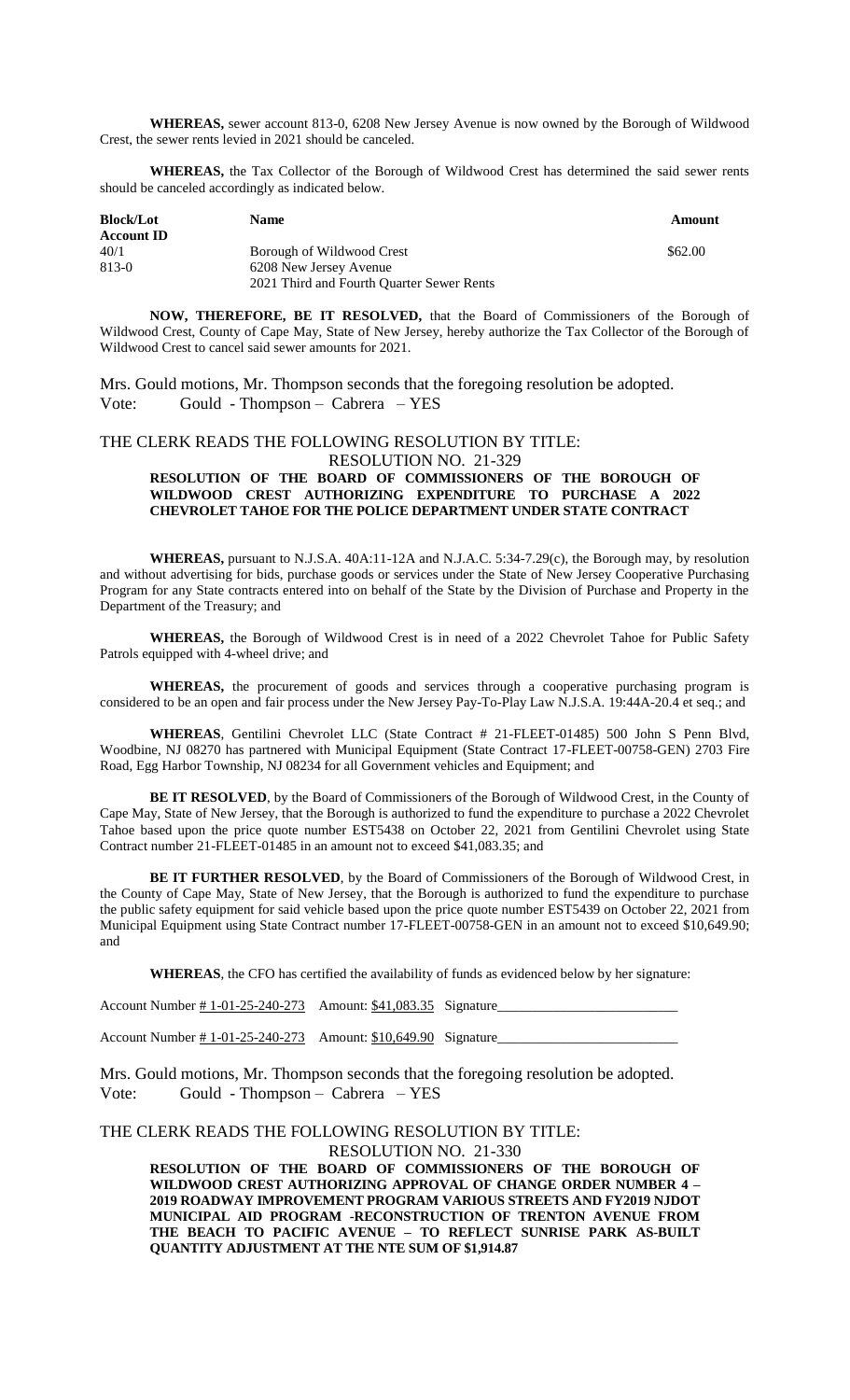**WHEREAS**, Asphalt Paving Systems, Inc., Hammonton, New Jersey was awarded the contract known as **2019 ROADWAY IMPROVEMENT PROGRAM AND FY2019 NJDOT MUNICIPAL AID PROGRAM – RECONSTRUCTION OF TRENTON AVENUE FROM THE BEACH TO PACIFIC AVENUE-**via Resolution No. 228-19 on August 21, 2019 for \$1,863,982.00; and

**WHEREAS**, the Board of Commissioners authorized Change Order No. 1 to reflect Sunrise Park Improvements and As Built Quantity Adjustments at the NTE sum of \$130,221.58 via Resolution No. 2020-277 on September 23, 2020 revising the contract price to \$1,994,203.58; and

**WHEREAS**, the Board of Commissioners authorized Change Order No. 2 to reflect Additional Work at Sunrise Park to include Installation of Foot Wash Stations, Landscaping and Sod Restoration at the NTE sum of \$59,025.00 via Resolution No. 21-134 on March 31, 2021 revising the contract price to \$2,053,228.58; and

**WHEREAS**, the Board of Commissioners authorized Change Order No. 3 to reflect Additional Fencing at Sunrise Park at the NTE sum of \$24,275.00 via Resolution No. 21-164 on April 28, 2021 revising the contract price to \$2,077,503.58; and

**WHEREAS**, upon recommendation from Marc DeBlasio of DeBlasio & Associates (the Borough Engineer), the Board of Commissioners of the Borough of Wildwood Crest wish to authorize Change Order Number 4 –**2019 ROADWAY IMPROVEMENT PROGRAM VARIOUS STREETS AND FY2019 NJDOT MUNICIPAL AID PROGRAM – RECONSTRUCTION OF TRENTON AVENUE FROM THE BEACH TO PACIFIC AVENUE TO REFLECT SUNRISE PARK AS-BUILT QUANTITY ADJUSTMENT**, increasing the AMENDED contract of \$2,077,503.58 by \$1,914.87 making the amended contract amount \$2,079,418.45; and

**WHEREAS**, the CFO has certified the availability of funds as evidenced below by her

Signature:

Account Number (s)\_\_\_\_\_\_\_\_\_\_\_\_\_\_\_\_\_\_ Amount \_\_\_\_\_\_\_\_\_\_\_ Signature \_\_\_\_\_\_\_\_\_\_\_\_\_

**NOW THEREFORE, BE IT RESOLVED**, by the Board of Commissioners of the Borough of Wildwood Crest, County of Cape May and State of New Jersey, that said Change Order Number 4- **2019 ROADWAY IMPROVEMENT PROGRAM VARIOUS STREETS AND FY2019 NJDOT MUNICIPAL AID PROGRAM – RECONSTRUCTION OF TRENTON AVENUE FROM THE BEACH TO PACIFIC AVENUE TO REFLECT SUNRISE PARK AS-BUILT QUANTITY ADJUSTMENT** increasing the total contract amount by \$1,914.87 and revising the contract price to \$2,079,418.45 is hereby approved.

**BE IT FURTHER RESOLVED** by the Board of Commissioners of the Borough of Wildwood Crest, County of Cape May and State of New Jersey, that the Mayor and Borough Clerk of the Borough of Wildwood Crest are hereby authorized and directed to execute and attest said change order documents on behalf of the Borough of Wildwood Crest.

Mrs. Gould motions, Mr. Thompson seconds that the foregoing resolution be adopted. Vote: Gould - Thompson – Cabrera – YES

### THE CLERK READS THE FOLLOWING RESOLUTION BY TITLE: RESOLUTION NO. 21-331

**RESOLUTION OF THE BOARD OF COMMISSIONERS OF THE BOROUGH OF WILDWOOD CREST AUTHORIZING APPROVAL OF NEGATIVE CHANGE ORDER NUMBER 2 – BEACH STREET END PUBLIC ACCESS IMPROVEMENTS – PHASE I TO REFLECT ADDED IPE RAILING SUBSTITUTIONS AND AS-BUILT QUANTITY ADJUSTMENTS FOR A DECREASE OF \$20,834.33**

**WHEREAS**, Fred M. Schiavone Construction, Inc., PO Box 416, Malaga, New Jersey 08328 was awarded the contract known as **BEACH STREET END PUBLIC ACCESS IMPROVEMENTS – PHASE I** via Resolution No. 21-133 on March 31, 2021 for \$1,108,159.00; and

**WHEREAS**, the Board of Commissioners authorized **Change Order No. 1 BEACH STREET END PUBLIC ACCESS IMPROVEMENTS – PHASE I to reflect toe kick boards at public access platform** at the NTE sum of \$15,049.98 and revising the contract amount of \$1,123,208.98; and

**WHEREAS**, Borough Engineer Marc DeBlasio of DeBlasio & Associates has reviewed the quantity additions for various items and approves **Negative Change Order No 2** - **BEACH STREET END PUBLIC ACCESS IMPROVEMENTS – PHASE I to reflect added IPE Railing Substitutions and As-built Quantity Adjustments** with a decrease amount of \$20,834.33 all of which is detailed in the attachment to the Change Order and revising the Contract Price to \$1,102,374.65.

**NOW THEREFORE, BE IT RESOLVED**, by the Board of Commissioners of the Borough of Wildwood Crest, County of Cape May and State of New Jersey, as follows:

1. That the above recital paragraphs are incorporated herein by reference as if set forth at length.

2. That said Negative Change Order Number 2- Final **BEACH STREET END PUBLIC ACCESS IMPROVEMENTS – PHASE I to reflect added IPE Railing Substitutions and As-built Quantity Adjustments**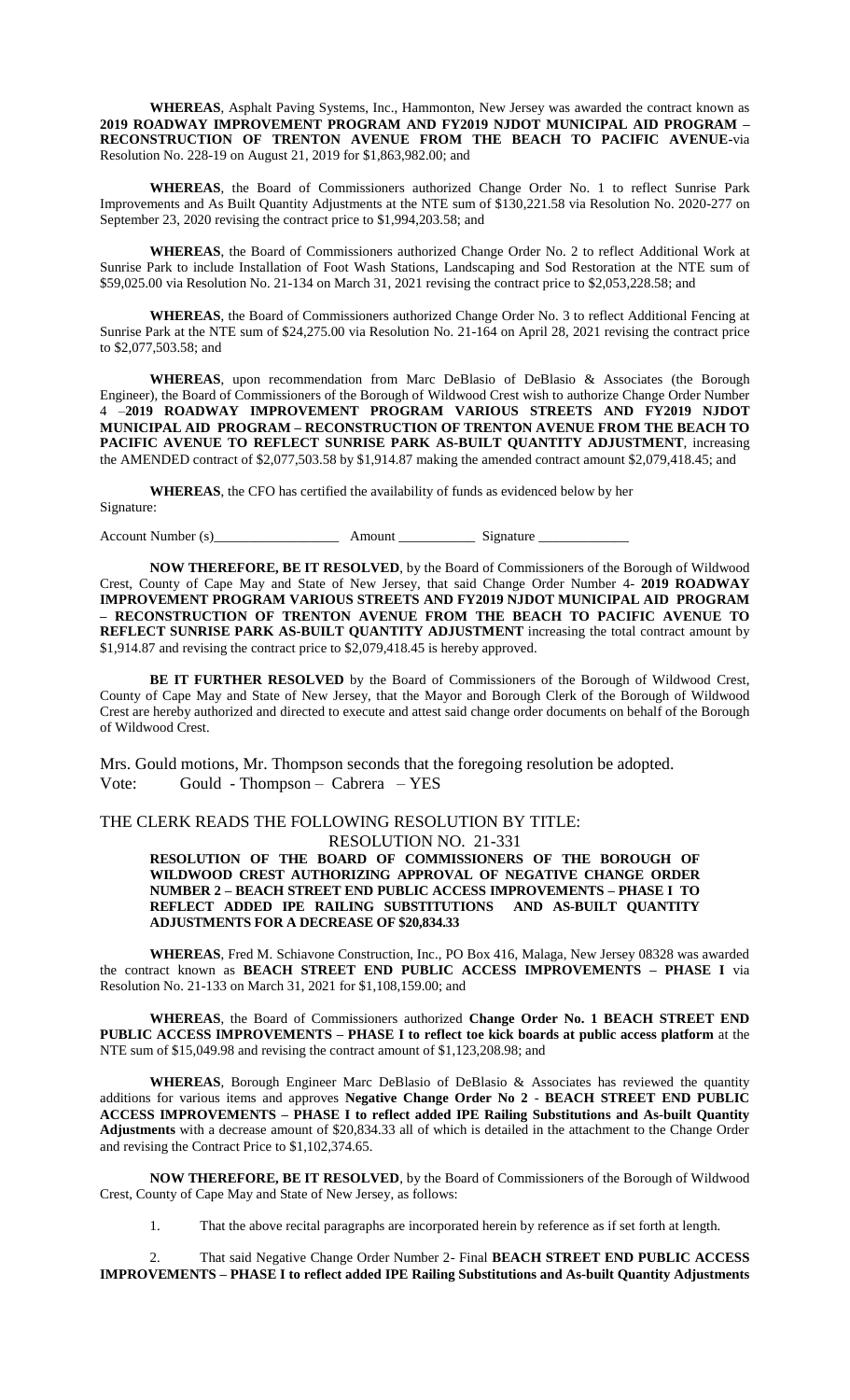decreasing the total contract amount by \$20,834.33 and revising the contract price to \$1,102,374.65 is hereby approved.

3. That the Mayor and Borough Clerk of the Borough of Wildwood Crest are hereby authorized and directed to execute, and attest said Change Order documents on behalf of the Borough of Wildwood Crest.

Mrs. Gould motions, Mr. Thompson seconds that the foregoing resolution be adopted. Vote: Gould - Thompson – Cabrera – YES

THE CLERK READS THE FOLLOWING RESOLUTION BY TITLE:

RESOLUTION NO. 21-332

#### **RESOLUTION OF THE BOARD OF COMMISSIONERS OF THE BOROUGH OF WILDWOOD CREST RATIFYING A MEMORANDUM OF AGREEMENT BETWEEN THE BOROUGH OF WILDWOOD CREST AND WILDWOOD CREST UNITED INDEPENDENT UNION FROM JANUARY 1, 2022 THROUGH DECEMBER 31, 2025**

**WHEREAS**, the United Independent Union, Local 1, hereinafter known as Union, has been certified as the representative of "sanitation workers" of the Borough of Wildwood Crest so designated and specifically included in the appropriate certificate of representation, under Docket No. RO-87-36; and

**WHEREAS**, the bargaining team of the Union and the bargaining team of the Borough of Wildwood Crest have held negotiation sessions and have reached agreement on all of the bargainable issues existing between the Borough and the Union; and

**WHEREAS**, it is the intent of the Board of Commissioners of the Borough of Wildwood Crest to formalize an agreement to contain that which has been negotiated by and between both parties, in addition to those articles, not proposed for change by either party, which shall remain in full force and effect.

**NOW, THEREFORE, BE IT RESOLVED** by the Board of Commissioners of the Borough of Wildwood Crest, County of Cape and State of New Jersey as follows:

1. The above recital paragraphs are incorporated herein as if set forth in full.

The Commissioner of Public Works and Borough Clerk are hereby authorized, instructed, and empowered to execute the agreement on behalf of the Borough of Wildwood Crest for the period January 1, 2022 through December 31, 2025, embodying all of the mutual terms, understandings and conditions involving the employment of all sanitation workers so included in the Union within the meaning of the act as more fully described in the certification of representation under Docket No.RO-87-36; a copy of said agreement shall be placed on file in the office of the Borough Clerk and is incorporated herein by reference as if fully set forth.

3. This Resolution shall take effect as provided by law.

Mrs. Gould motions, Mr. Thompson seconds that the foregoing resolution be adopted. Vote: Gould - Thompson – Cabrera – YES

#### THE CLERK READS THE FOLLOWING RESOLUTION BY TITLE: RESOLUTION NO. 21-333

**RESOLUTION OF THE BOARD OF COMMISSIONERS OF THE BOROUGH OF WILDWOOD CREST AUTHORIZING AWARD OF PROFESSIONAL SERVICES CONTRACT WITH JAMES RUTALA ASSOCIATES, LLC FOR PLANNING CONSULTANT SERVICES TO RESEARCH AND APPLY FOR GRANT FUNDING FOR OLD LIBRARY PROJECT AT THE NTE SUM OF \$10,000**

**WHEREAS**, there exists the need for "Professional Services" for Professional Planning Services to Research and Apply for Grant Funding for the Old Library, and

**WHEREAS**, this contract is awarded without competitive bidding in accordance with the provisions of the Local Public Contracts Law, N.J.S.A. 40A:11-1, et. seq. as an authorized exception to the public bidding as a Professional Services Contract; and

**WHEREAS**, under the Local Public Contracts Law, N.J.S.A. 40A:11-1, et. seq., the subject contract would be a contract for professional services because:

1. Professional services of the type herein sought are of such a nature as to require a high degree to trust and confidence in the individual providing the service and may require the creation of a confidential or fiduciary relationship between that individual and the Borough;

2. The services required are highly specialized or technical in nature;

3. The services require peculiar ability and skill, and demand a high degree of specialized knowledge or expertise;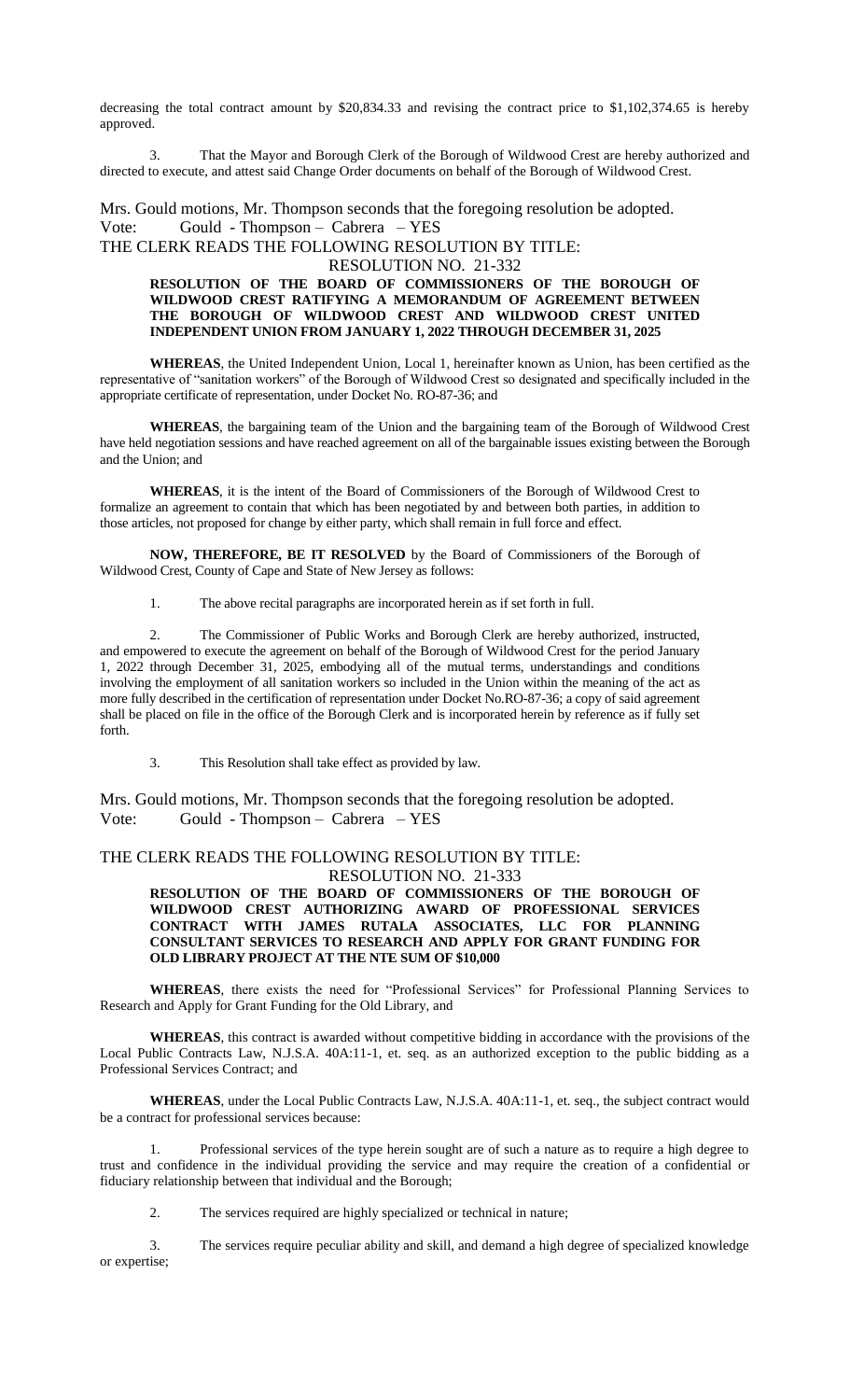4. The services are such that their relative worth must be judged by subjective considerations that are not susceptible of valuation by competitive bidding;

5. The individual or entity who will provide these services has demonstrated competence and particular expertise in the services required;

6. The individual or entity who will perform these services is held to and fully adheres to the strict ethical standards that govern the involved profession;

The services include advise to and consultation with the municipality that require both knowledge and judgment on the part of the individual or entity providing services, as well as the confidence of the municipal officials, such that competitive bidding is not feasible or practical;

The services to be provided are such that their nature, scope and duration are not capable of precise measurement, but rather require a flexibility and discretion that render competitive bidding impractical and inefficient; and

**WHEREAS**, James Rutala Associates, LLC is experienced and capable of providing the necessary planning consultant services needed by the Borough of Wildwood Crest and has submitted all required documents:

**WHEREAS**, the CFO has certified the availability of funds as evidenced below by her signature:

Account Number(s) Amount Amount Signature

**NOW, THEREFORE, BE IT RESOLVED** by the Board of Commissioners of the Borough of Wildwood Crest, in the County of Cape May, New Jersey, as follows:

1. The above recital paragraphs are incorporated herein as if set forth at length.

2. That the Mayor and Borough Clerk are hereby authorized and empowered to execute the attached agreement effective immediately through December 21, 2022, James Rutala Associates, LLC, who shall be compensated pursuant to attached proposal dated December 17, 2021, but in no case shall the compensation exceed Ten Thousand (\$10,000.00) Dollars.

The award of this contract is contingent upon compliance with the New Jersey Pay to Play Law as set forth in N.J.S.A. 19:44A-1; production of the Business Entity Disclosure Certificate, Affirmative Action Compliance Notice, New Jersey Certificate of Employee Information Report, New Jersey Business Registration Certificate and proof of insurance as required in the contract and certification from the Chief Financial Officer as to the availability of funds; a copy of these documents shall be kept on file in the office of the Borough Clerk.

4. That a Notice of Award shall be published in *The Herald of Cape May County* as required by law within ten (10) days of passage of this Resolution, which notice shall state that this Resolution and the contract are on file and available for public inspection in the office of the Borough Clerk

Mr. Thompson motions, Mr. Cabrera seconds that the foregoing resolution be adopted. Vote: Gould - NO Thompson – Cabrera – YES

**BILLS:** Mrs. Gould motioned and Mr. Thompson seconded that all bills properly authorized, as submitted, be paid.

Vote: Gould - Thompson – Cabrera – YES

**REPORTS:** Mrs. Gould motioned and Mr. Thompson seconded all reports received from the Court Administrator, Chief Financial Officer, Tax Collector, Chief of Police, Supervisor for the Recreation Department, Construction Official, Emergency Services Coordinator for the EMS and the Wildwood Crest Volunteer Fire Company Chief for the month ending November 30, 2021 be accepted as presented.

Vote: Gould - Thompson – Cabrera – YES

**MINUTES:** Mrs. Gould motioned and Mr. Thompson seconded all minutes from the regularly scheduled Commission meetings dated November 24, 2021 and December 8, 2021 be approved as presented.

Vote: Gould - Thompson – Cabrera – YES

## **ADMINISTRATOR'S REPORT:** N/A

### **ENGINEER'S REPORT:**

We are pleased to provide our 2021 Year End Summary regarding our services that we provided to the Borough of Wildwood Crest. Throughout the year our team of professionals has strived to provide the highest level of expertise and quality services you expected when you engaged us as your municipal engineer. All of the professionals at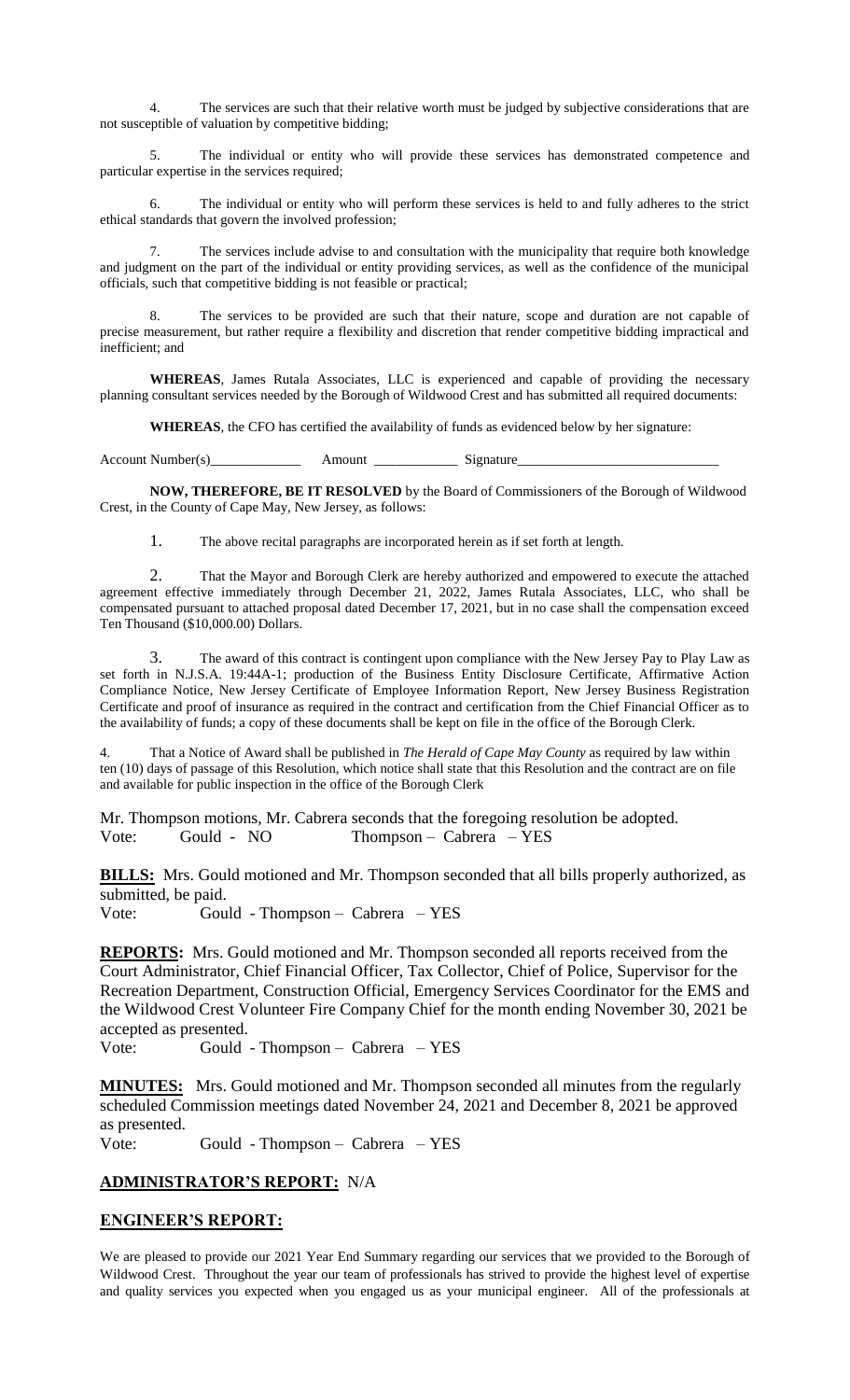DeBlasio & Associates, P.C. have enjoyed working with the administration, the Governing Body, your employees and your constituents. We hope we have exceeded your expectations.

To better serve you, we have prepared this summary of services provided over the past year. Through December 15, 2021 our office has performed:

- Planning and Zoning Escrow Reviews On Fourteen (14) Projects
- Reviewed, Processed and Inspected Seventy (70) Street Openings
- Reviewed, Processed and Inspected Fifteen (15) Sanitary Sewer Reviews
- ◆ Project Management, Design Engineering, Right-of-Way Services, Utility Engineering, Environmental Compliance, and Construction Observation on Twelve (12) Capital Projects

Grant Loan

- Engineering and Support Services on Five (5) Grant and Loan Initiative(s)
- Obtain Grants and Loans for the Following Projects:

| 2022 NJDOT Municipal Aid -                                      | \$196,025.00 |  |
|-----------------------------------------------------------------|--------------|--|
| <b>Syracuse Avenue</b>                                          |              |  |
| 2021 NJDCA Small Cities ADA<br>Improvements – Beach Street Ends | \$400,000.00 |  |

#### **Total \$596,025.00**

Over the past year our firm has provided a variety of services including those enumerated above as well as attending public meetings, providing you with monthly reports on engineering, interacted with the public, and providing key information, so that you may effectively serve the citizens of your Borough.

We have successfully managed five (5) active (construction) capital projects on behalf of the Borough. The total construction cost of these projects was approximately \$9,000,000.00. To date, we effectively managed these projects and all of the projects are progressing on time and within budget.

Additionally, please note the other significant items that our office has pursued and completed for the Borough this year:

- 1. Successfully completed the draft bulkhead ordinance that was recommended in the Borough's Storm Sewer and Flood Mitigation Master Plan (SSFMP).
- 2. Facilitated the construction of a new playground, fitness equipment and water splash park at Sunrise Park.
- 3. Successfully administered the sanitary sewer, watermain and storm sewer improvements on Pacific Avenue in advance of the County's paving project.
- 4. Assisted the Borough in submitting an approximate \$2,000,000.00 grant application to the Cape May County Open Space Board for the beach street end improvements.
- 5. Assisted the Borough in securing a NJDEP CAFRA permit for "Phase 2" improvements consisting of beach street end improvements, bike path widening, six (6) outfall extensions and temporary storage of seasonal amenities.
- 6. Coordinated with the Tax Assessor's Office to initiate the full digitization of the Borough's tax maps.
- 7. Initiated and submitted a \$10,000,000.00 grant application to FEMA for funding of two (2) bayside pump stations and tide control valves.

Lastly, we were always available to answer questions from your constituents regarding any issues that arose on the various projects. We have enjoyed serving the Borough of Wildwood Crest this past year and look forward to continuing to provide the highest quality services at the greatest value for your Borough.

### **CORRESPONDENCE:**

-Reminder AC Electric issued a news release reminding customers of the December 30<sup>th</sup> deadline to be eligible for funding to help pay energy bills.

-Bill Dixon, DEP Coastal Engineer, and a representative from US Army Corps of Engineers presentation regarding Hereford Inlet to Cape May Inlet. Entire presentation will be available on the borough's webpage and can be viewed on the Youtube channel and Borough of Wildwood Crest FB page.